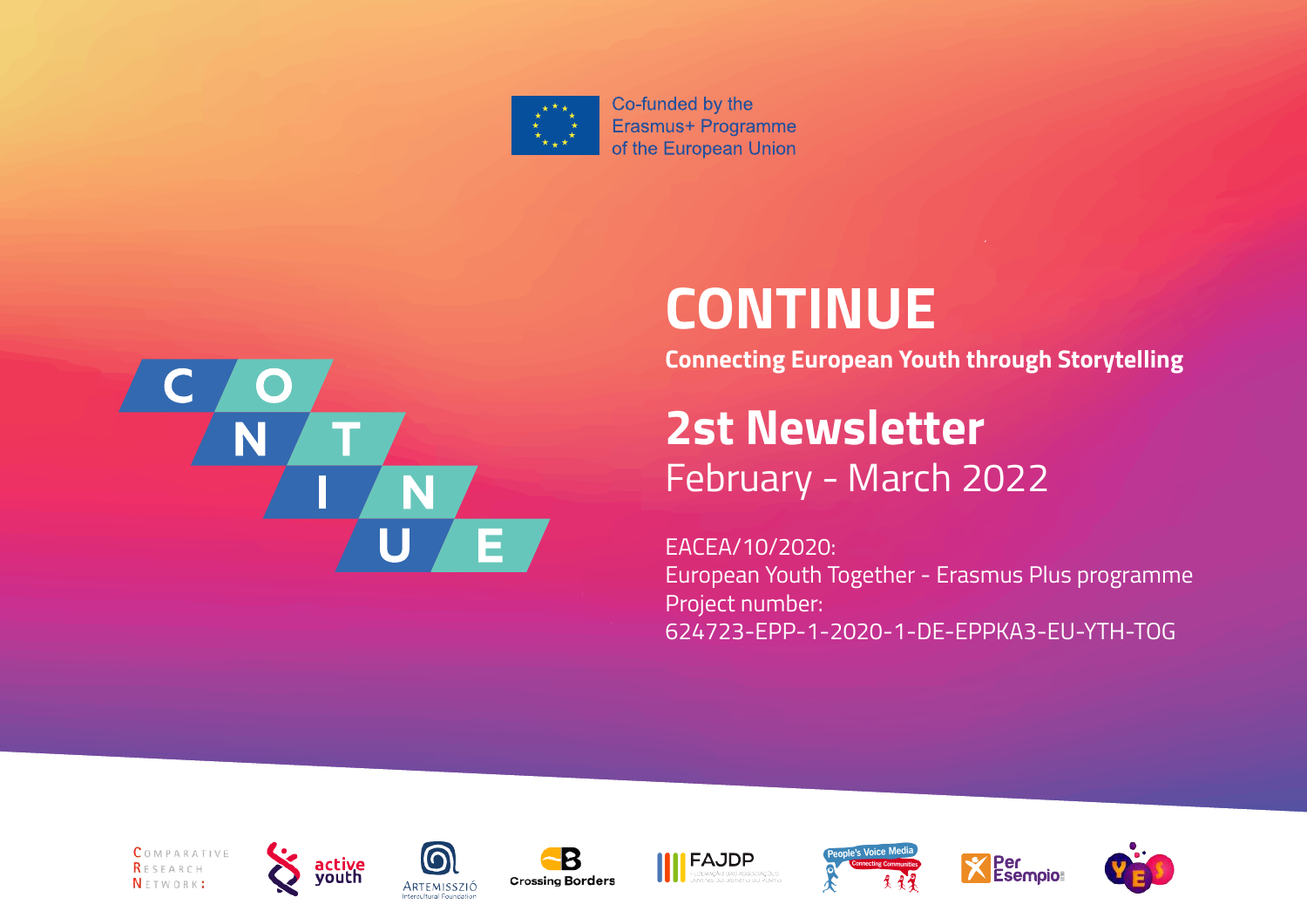

## **The CONTINUE project is moving towards social actions**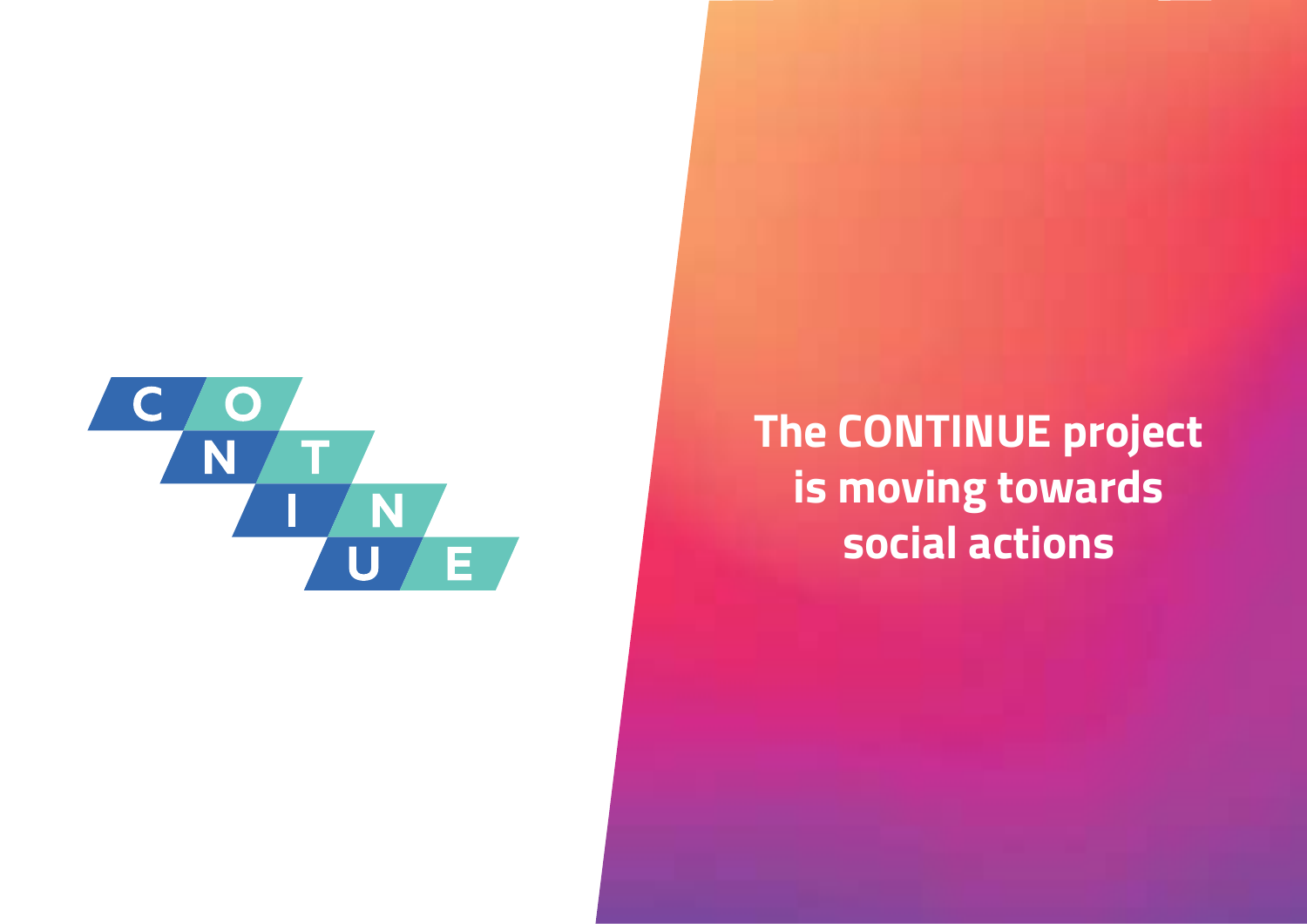

#### **The local Conversation of Change Events**

Between February and March, each partner of the project organised a local Conversation of Change Event. The events, which involved young people, youth workers and stakeholders, started with the testimonials collected by young people during the storytelling phase of the project. After watching extracts of the stories, the participants had time to reflect on the testimonials and to discuss together the consequences the pandemic had on the lives of young people.

The aims of the conversation of change events were to let young people freely share their experiences and needs and, based on the problems that emerged during the pandemic of Covid-19, to brainstorm on ideas and social actions that could be implemented together to improve the social and living conditions of young people.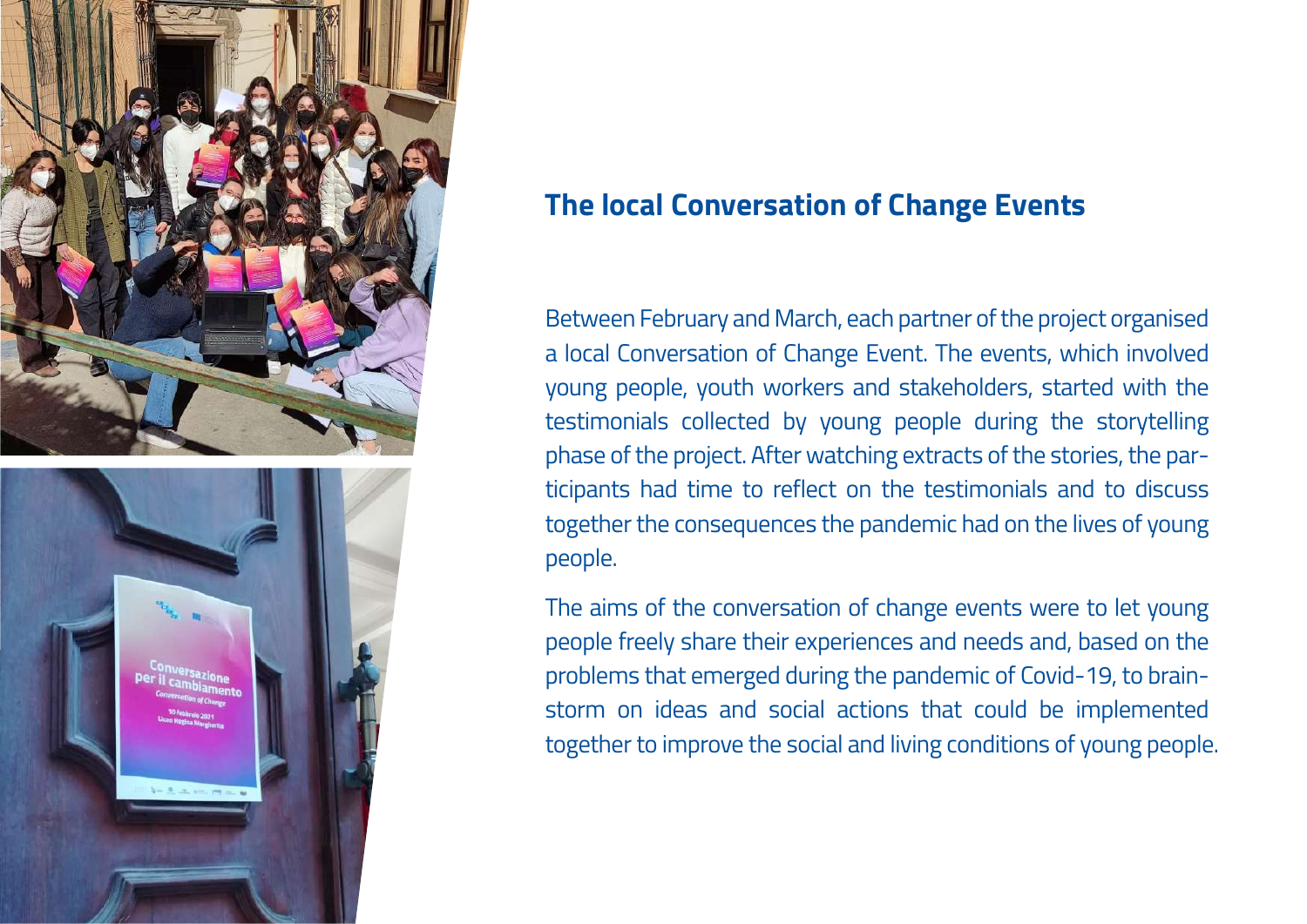



#### **2-days training in Vilnius**

Afterwards, a group of young people, that took part in their local conversation of change events, participated in the 2-days training for future mentors of CONTINUE project in Vilnius.

The group was a mix of young people and young youth workers, coming from Lithuania, Italy, Hungary, Denmark, England and Germany. The two days focused on how to develop social actions in all its phases, from brainstorming ideas to implementing and evaluating the actions. The training was balanced between active and experiential activities and moments of deep reflection. The participants had the opportunity to learn the experiences, cultures and ways of thinking of other people, to exchange ideas and motivate one another to work together towards the improvement of our societies.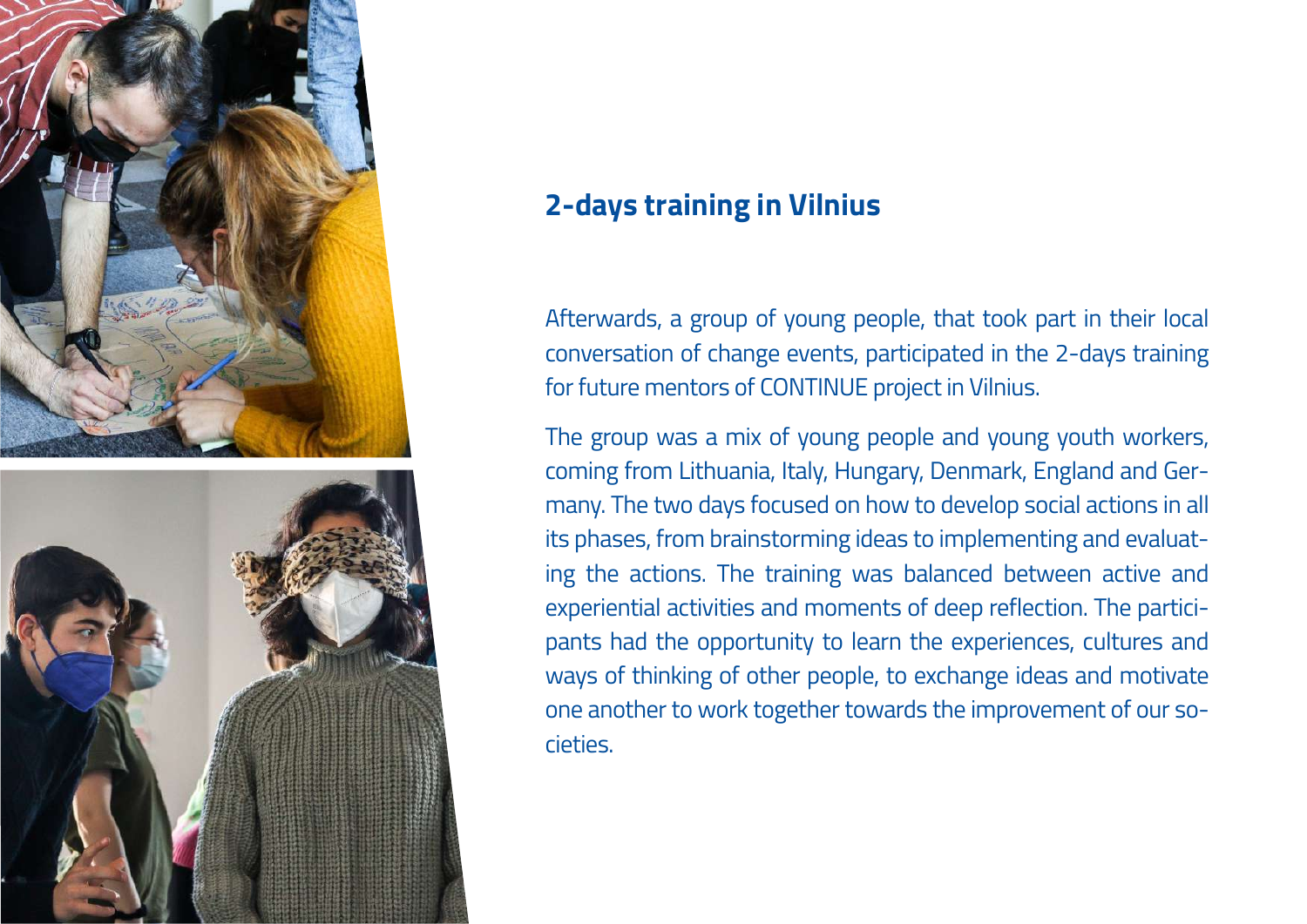



#### **CONTINUE's stories on YouTube**

On YouTube and Facebook can be found the extracts of the interviews that have been collected during the storytelling phase of the project. The peer-to-peer interviews give us an interesting insight on the ways the pandemic has affected the lives of young people. Th people involved in the interviews had the opportunity to learn storytelling techniques, share their stories and capture those of their peers, and now they are ready for the next steps of CONTINUE that wants to support them to tackle the challenges of post-COVID times through new connection tools.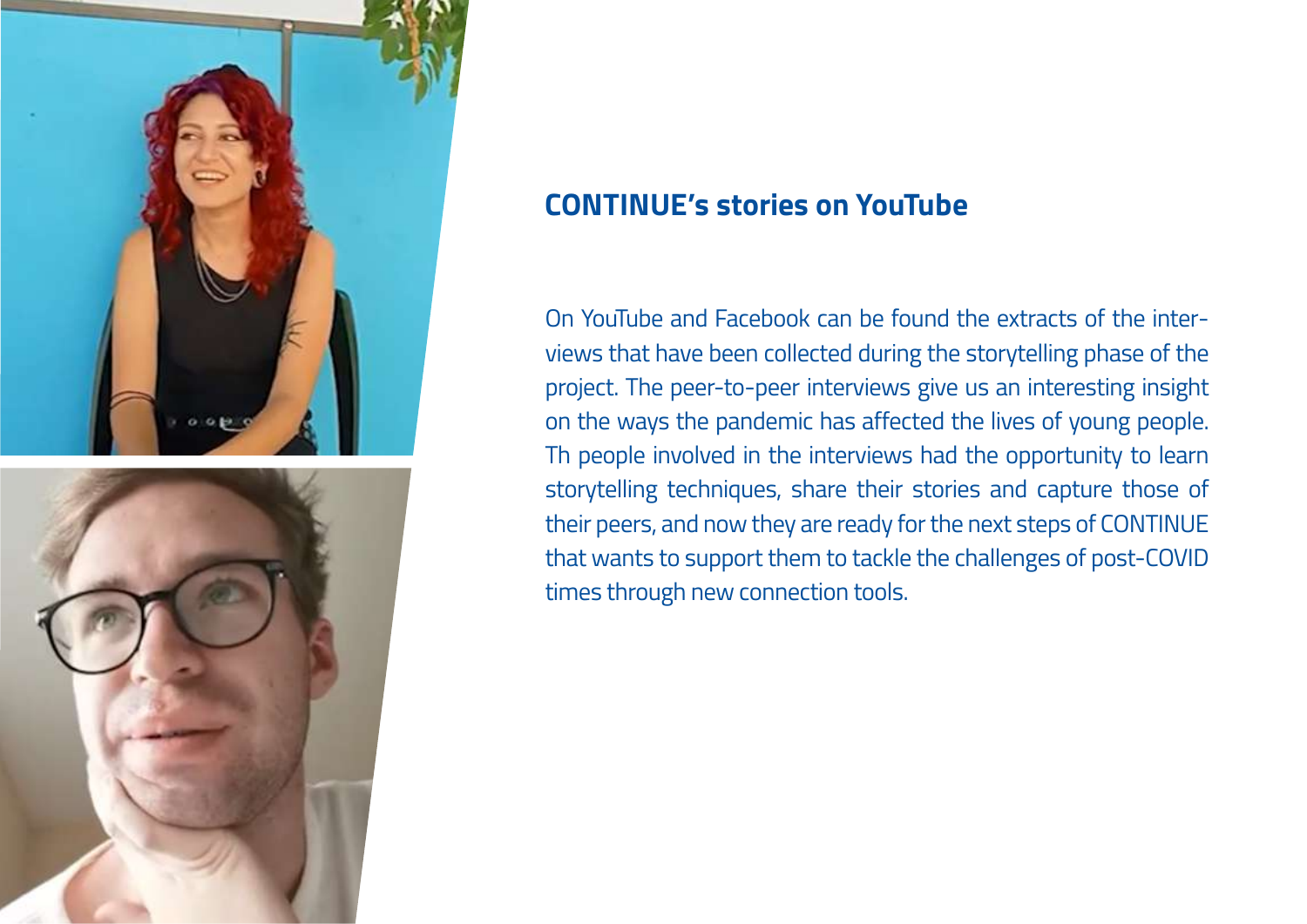#### **Attend the event! Save the date: 7th April 2022**

The COVID-19 pandemic has been a difficult time for everyone, in particular marginalised young people across Europe who have seen their world turned upside down and have struggled to stay connected and integrated. Over the past few months, a pan-European consortium of NGOs have been working together on the CONTINUE project - co-funded by the Erasmus+ programme - to gather the stories of young people from the UK, Germany, Italy, Hungary, Denmark, Lithuania and Portugal who have lived through these unprecedented times.

The young people have co-led the story gathering and curation workshops and are now ready to share their findings with members of the European community at this online Coversation of Change event. The event will be facilitated by Hayley Trowbridge from People's Voice Media and aims to open up a conversation between young people and decision-makers from across Europe about how COVID-19 has impacted the lives of young people, what is different across the nations and what are the commonalities?

**The Conversation of Change event will take place on Zoom on Thursday 7th April, 1pm - 3.30pm GMT / 2pm - 4.30pm CET**, and is aimed at young people, community leaders, members of the various European communities, those who work in European, national and local government, health and social care, education sectors, NGOs and beyond.